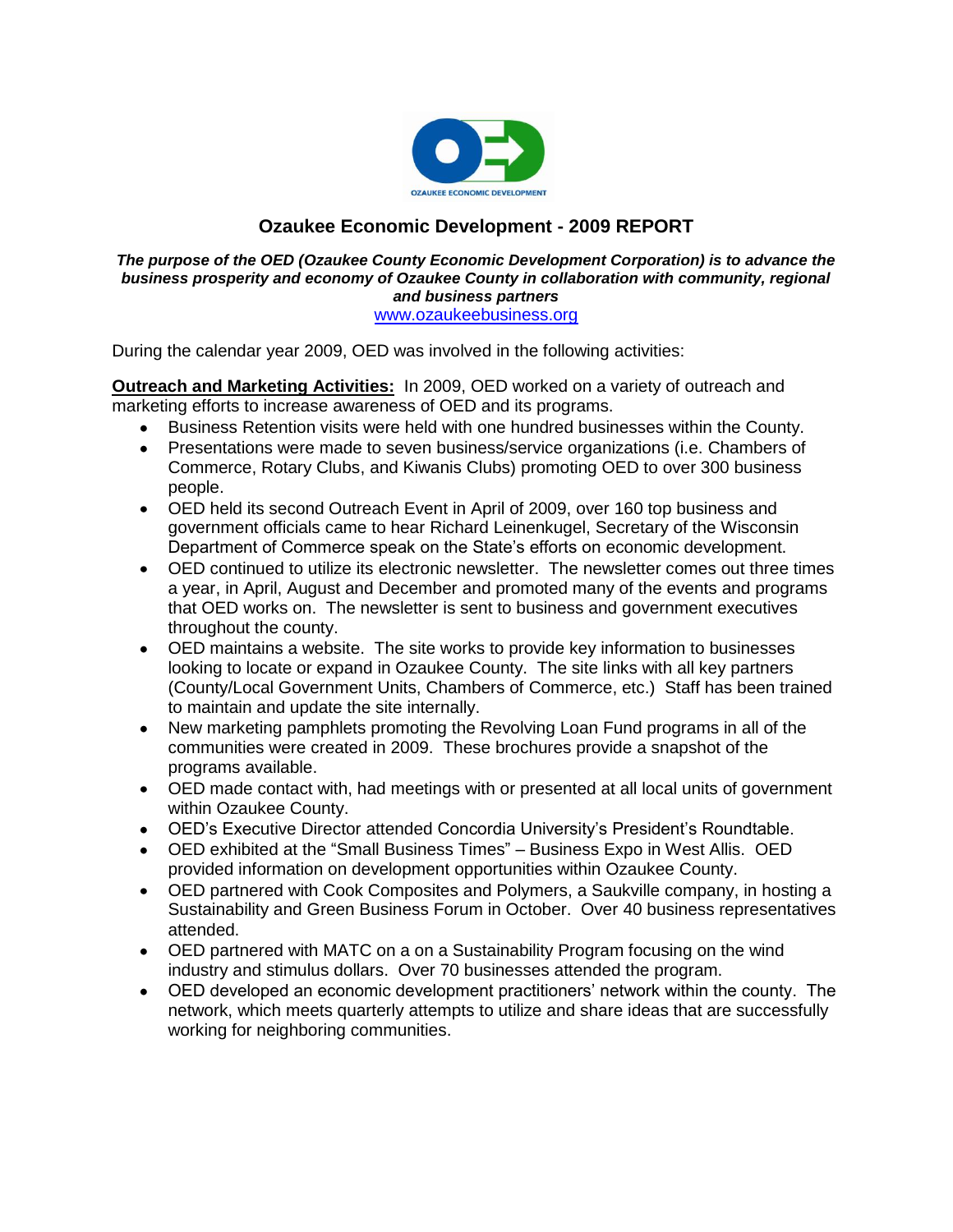

## **Ozaukee Economic Development - 2009 REPORT**

**Financing Activities**: OED serves as the marketing arm of the County's Revolving Loan Fund (RLF) Program and works to promote the local (City of Mequon, City of Cedarburg, City of Port Washington, Village of Grafton) RLF programs.

- A \$100,000 county loan was completed for eCare Solutions, a Health and Wellness Company in Thiensville. The company also received a \$100, 000 loan from the State of Wisconsin's Community Development Block Grant Program.
- A \$35,000 working Capital county loan was completed for Messina Restaurant in Saukville. The loan was utilized to assist the company expand into additional catering opportunities and add an outdoor seating option at the restaurant.
- Due to the economic crisis and credit crunch, there has been significant activity and meetings regarding the RLF program. However, many of the projects have stalled or failed to move forward. OED continues to work with these businesses.
- Meetings were held with 67 businesses on the revolving loan fund programs.  $\bullet$

**Workforce Development:** OED understands that Workforce Development is a key element in economic development;

- Continued as a funding member of Workforce 2020, a consortium of education, business, and community and government representatives pursuing future employment needs in the county through the implementation of a School-To-Work apprenticeship program.
- OED, in cooperation with several partners developed, sponsored and held the second Manufacturing Career Expo. The program, which was held at Grafton High School, highlighted the Manufacturing Industry and the careers and salaries available within the industry. Approximately, 300 students attended the program with 14 employer booths.
- Held a joint program with Workforce Development and MATC on the WIA Youth program approximately 10 employers attended the event.

**Entrepreneurial Training:** OED, in cooperation with UW-Extension, has developed and implemented:

- Fast Trac, a thirteen week session, which assists potential entrepreneurs develop business plans had 14 participants in its Fall Session at MATC-mequon.
- OED developed a partnership with the Northshore Inventors and Entrepreneurs. The club, which has meetings in Mequon, Milwaukee and West Bend, averages over 70 attendees per meeting. Attendees are mainly new or potential business owners.

### **Regional Economic Development:** OED actively participates in

Milwaukee7 Council meetings, the Milwaukee7 is a cooperative organization of the seven county Milwaukee Region (Ozaukee, Washington, Waukesha, Milwaukee, Racine, Walworth and Kenosha) to recruit, retain and expand companies that offer highvalue jobs